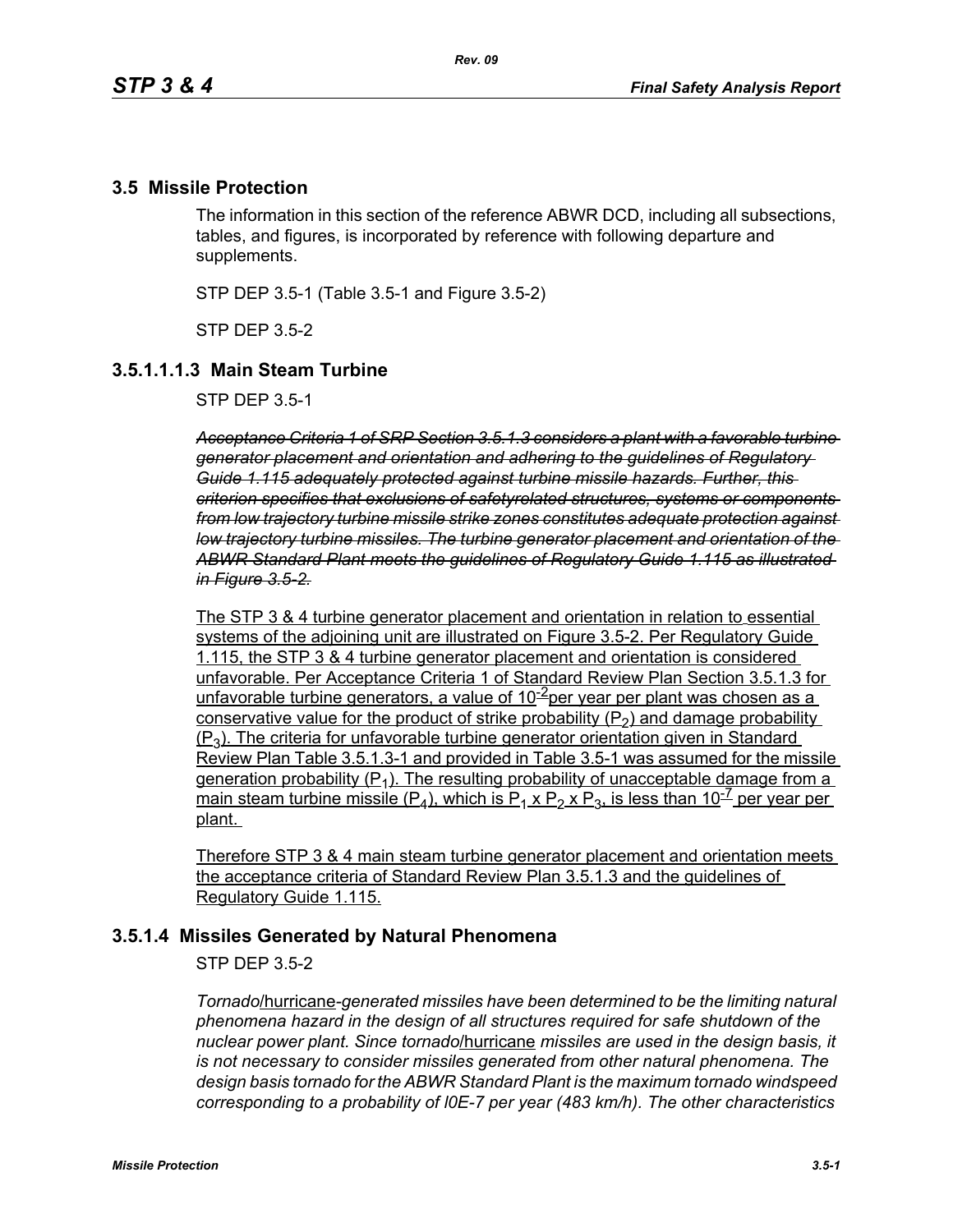*of this tornado are summarized in Subsection 3.3.2.1. The design basis tornado missiles are per SRP 3.5.1.4, Spectrum I.*

*Using the design basis tornado and missile spectrum as defined above with the design of the Seismic Category I buildings, compliance with all of the positions of Regulatory Guide 1.117, "Tornado Design Classification," Positions C.1 and C.2 is assured.*

*The SGTS charcoal absorber beds are housed in the tornado resistant reactor building and, therefore, are protected from the design basis tornado missiles. The offgas system charcoal absorber beds are located deep within the Turbine Building and it is considered very unlikely that these beds could be ruptured as a result of a design basis tornado missile. These features assure compliance with Position C.3 of Regulatory Guide 1.117.*

Design requirements for STP 3 & 4 due to hurricane winds and hurricane generated missiles are described in Section 3H.11.

*See Subsections 3.5.4.2 and 3.5.4.4 for COL license information requirements.*

### **3.5.4 COL License Information**

#### **3.5.4.1 Protection of Ultimate Heat Sink**

The following site-specific supplement addresses COL License Information Item 3.9.

Compliance with Regulatory Guide 1.27 as related to the UHS and connecting conduits being capable of withstanding the effects of externally generated missiles, is demonstrated in Subsection 3H.6.

#### **3.5.4.2 Missiles Generated by Other Natural Phenomena**

The following site-specific supplement addresses COL License Information Item 3.10.

The only missiles generated by natural phenomena that have been identified, are those generated by tornados and hurricanes. Tornado generated missiles are described in Section 3.5.1.4. Hurricane missiles are described in Section 3H.11.

#### **3.5.4.3 Site Proximity Missiles and Aircraft Hazards**

The following site-specific supplement addresses COL License Information Item 3.11.

No site proximity missiles or aircraft hazards were identified for this site. For details see Subsection 2.2S.2.7.2.

#### **3.5.4.4 Impact of Failure of Out of ABWR Standard Plant Scope Non-Safety-Related Structures, Systems, and Components due to a Design Basis Tornado**

The following site-specific supplement addresses COL License Information Item 3.12.

In general, safety-related SSCs are protected from tornado missiles by being either underground or housed in a tornado missile proof structure. The design criteria for systems and components (not housed in tornado structures) are as follows: Such plant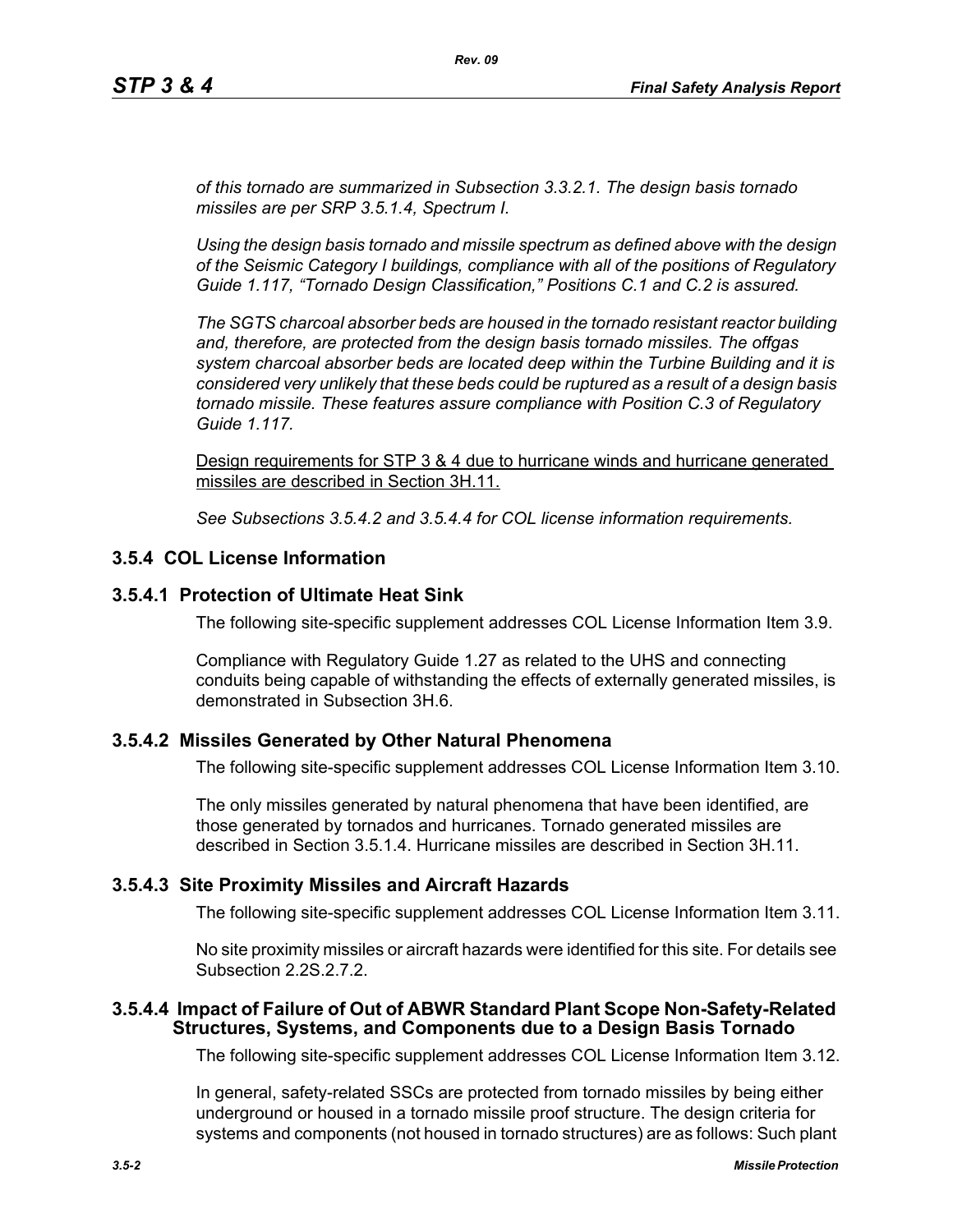SSCs are analyzed for the design basis tornado missile to ensure that their failure will not affect the ability of safety-related SSCs from performing their intended safety functions.

## **3.5.4.5 Turbine System Maintenance Program**

The following site-specific supplement addresses COL License Information Item 3.13.

A turbine system maintenance program will be submitted within three years following receipt of a COL that includes a probability calculation of turbine missile generation and shows that the turbine meets the minimum requirements as given in Table 3.5-1. (COM 3.5-1)

# **3.5.4.6 Maintenance Equipment Missile Prevention Inside Containment**

The following site-specific supplement addresses COL License Information Item 3.14.

Procedures ensure that maintenance equipment inside containment, such as hoists, will either be removed prior to operation, moved to a location where they are not a potential hazard to safety-related equipment, or seismically restrained to prevent them from becoming a missile.

## **3.5.4.7 Failure of Structures, Systems, and Components Outside ABWR Standard Plant Scope**

The following site-specific supplement addresses COL License Information Item 3.15.

Non-tornado resistant structures are constructed from materials such as reinforced concrete block, and/or structural steel with metal siding and roof deck. Potential missiles or debris from these materials, resulting from failure of structure or from items blown off, when subjected to winds of tornado intensity, would not generate missiles more severe than the design basis tornado missiles defined in Subsection 3.5.1.4 (Reference 3.5-10).

## **3.5.5 References**

The following site-specific supplement addresses COL License Information Item 3.15.

3.5-10 "Rationale for Wind-borne Missile Criteria for DOE Facilities," J.R. McDonald, Sept. 1999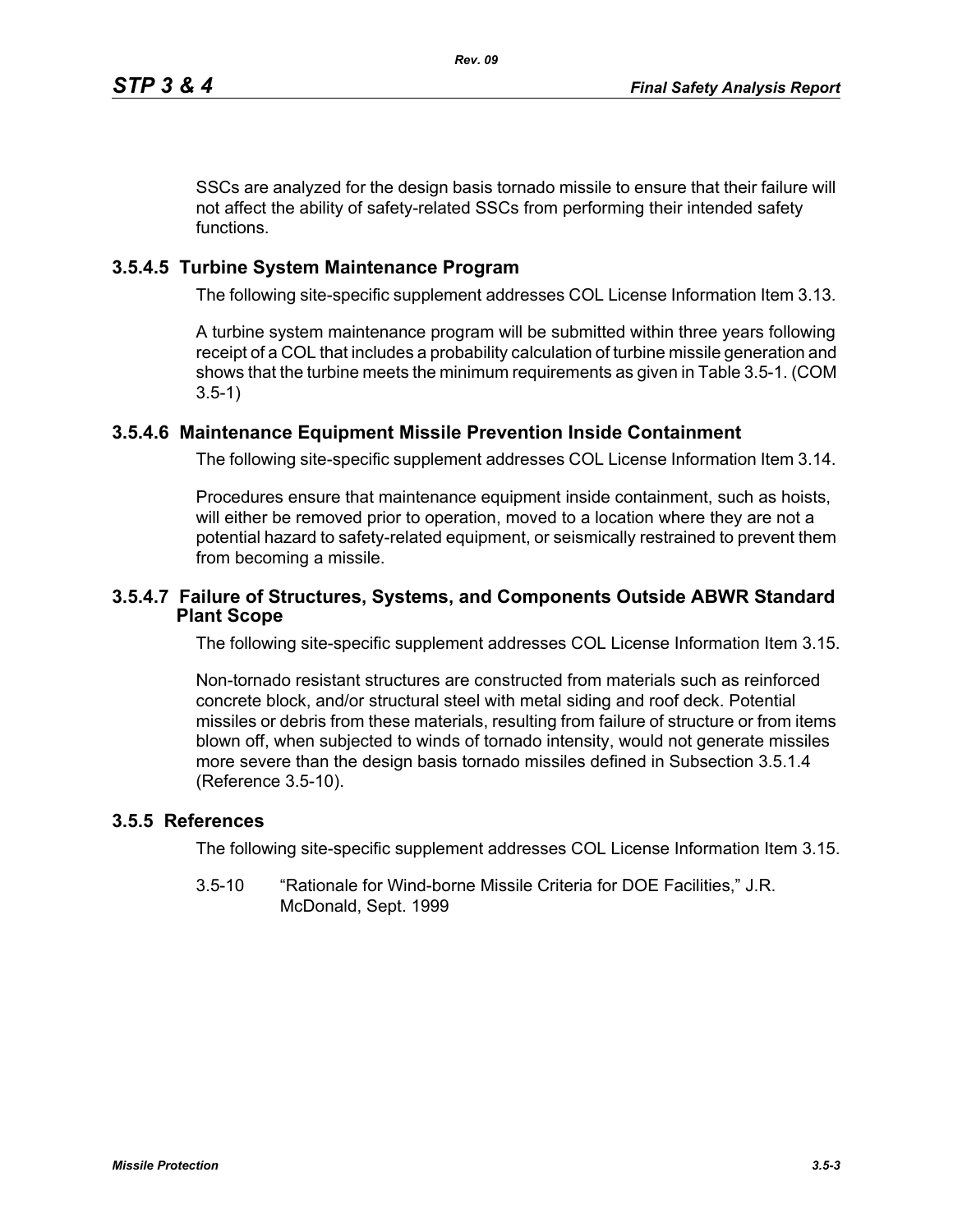| <b>Criterion</b> | Probability/Yr                                                                     | <b>Required Licensee Action</b>                                                                                                                                                                                                                             |
|------------------|------------------------------------------------------------------------------------|-------------------------------------------------------------------------------------------------------------------------------------------------------------------------------------------------------------------------------------------------------------|
| (A)              | $P_1 < \frac{10^{-4}}{10^{-5}}$                                                    | Criterion (A) is the general, minimum reliability<br>requirement for loading the turbine and bringing the<br>system on line.                                                                                                                                |
| (B)              | $H^{4}$ 10 <sup>-5</sup> < P <sub>1</sub> < $H^{3}$ 10 <sup>-4</sup>               | If Criterion (B) is reached during operation, the<br>turbine may be kept in service until the next<br>scheduled outage, at which time the COL applicant<br>is to take action to reduce P1 to meet Criterion (A)<br>before returning the turbine to service. |
| (C)              | $H\theta^{-3}$ 10 <sup>-4</sup> < P <sub>1</sub> < $H\theta^{-2}$ 10 <sup>-3</sup> | If Criterion (C) is reached during operation, the<br>turbine is to be isolated from the steam supply within<br>60 days, at which time the COL applicant is to take<br>action to reduce P1 to meet Criterion (A) before<br>returning the turbine to service. |
| (D)              | $\frac{10^{-2}}{2}$ 10 <sup>-3</sup> < P <sub>1</sub>                              | If Criterion (D) is reached at any time during the<br>operation, the turbine is to be isolated from the<br>steam supply within 6 days, at which time the COL<br>applicant is to meet Criterion (A) before returning the<br>turbine to service.              |

| Table 3.5-1 Requirement for the Probability of Missile Generation |  |
|-------------------------------------------------------------------|--|
|                                                                   |  |